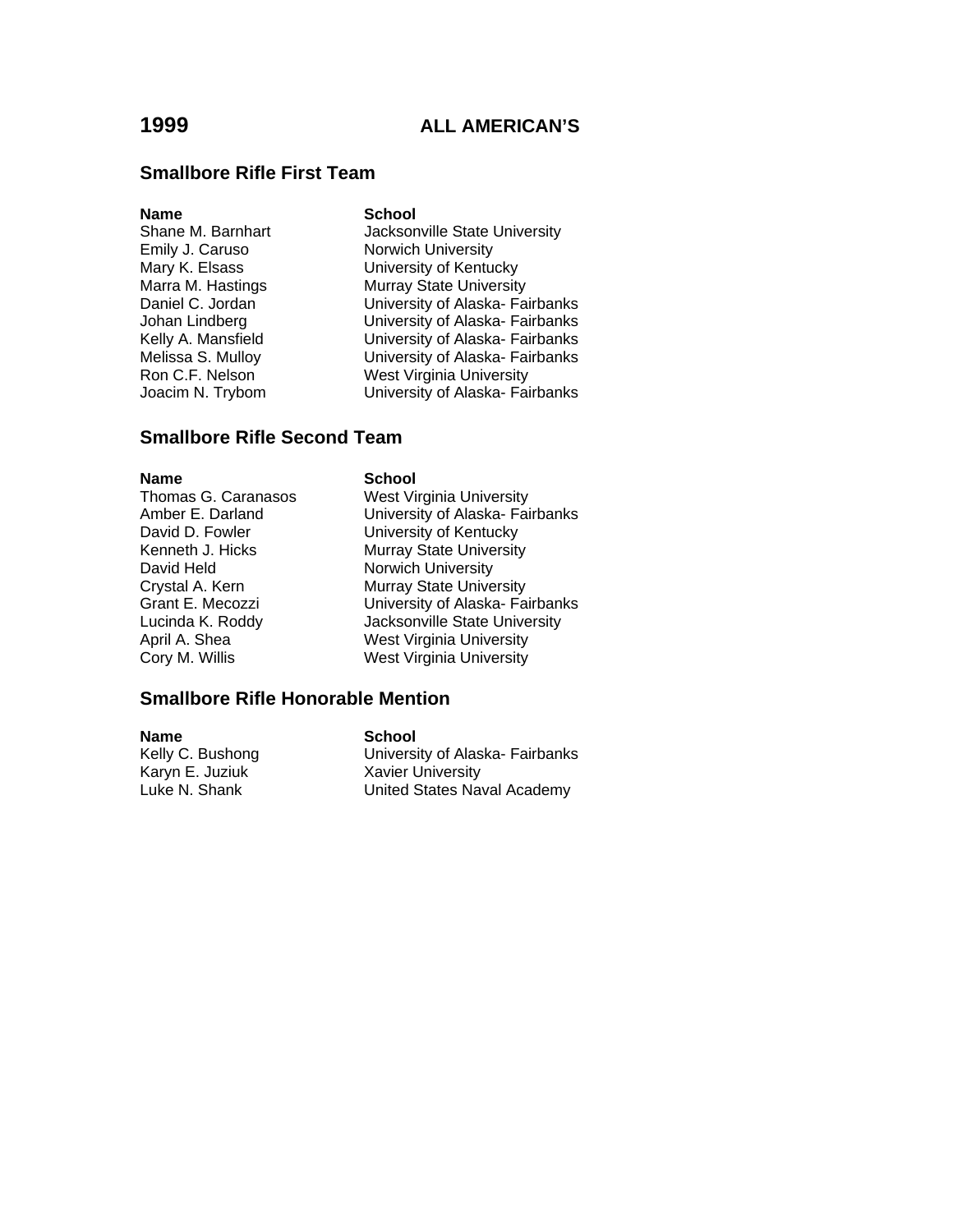#### **Air Rifle First Team**

**Name** School<br>
Emily J. Caruso **School**<br>
Norwich Karyn E. Juziuk Xavier University<br>
Johan Lindberg University of Alas

Norwich University Mary K. Elsass<br>
Mary A. Hastings<br>
Murray State University Marra M. Hastings **Murray State University**<br>
Dan C. Jordan **Multimers** University of Alaska-Fai University of Alaska- Fairbanks University of Alaska- Fairbanks Kelly A. Mansfield **University of Alaska- Fairbanks** Melissa S. Mulloy **Melissa S. Mulloy** University of Alaska- Fairbanks<br>Jennifer L. Oliver **Melissis Contains University of Texas- El Paso** Jennifer L. Oliver **University of Texas- El Paso**<br>
Cory M. Willis **Cory M. Willis** West Virginia University

### **Air Rifle Second Team**

Thomas G. Caranasos Joshua G. Kelley Ron C.F. Nelson Rebecca K. Hamilton Jill C. Krukoski Danielle J. Langfield Grant E. Mecozzi April A. Shea Elizabeth J. Smith Joacim N. Trybom

#### **Name** School

#### **Air Rifle Honorable Mention**

**Name** School

Crystal A. Kern Murray State University Tran L. Lam **Inited States Naval Academy**<br>
Murray State University Murray State University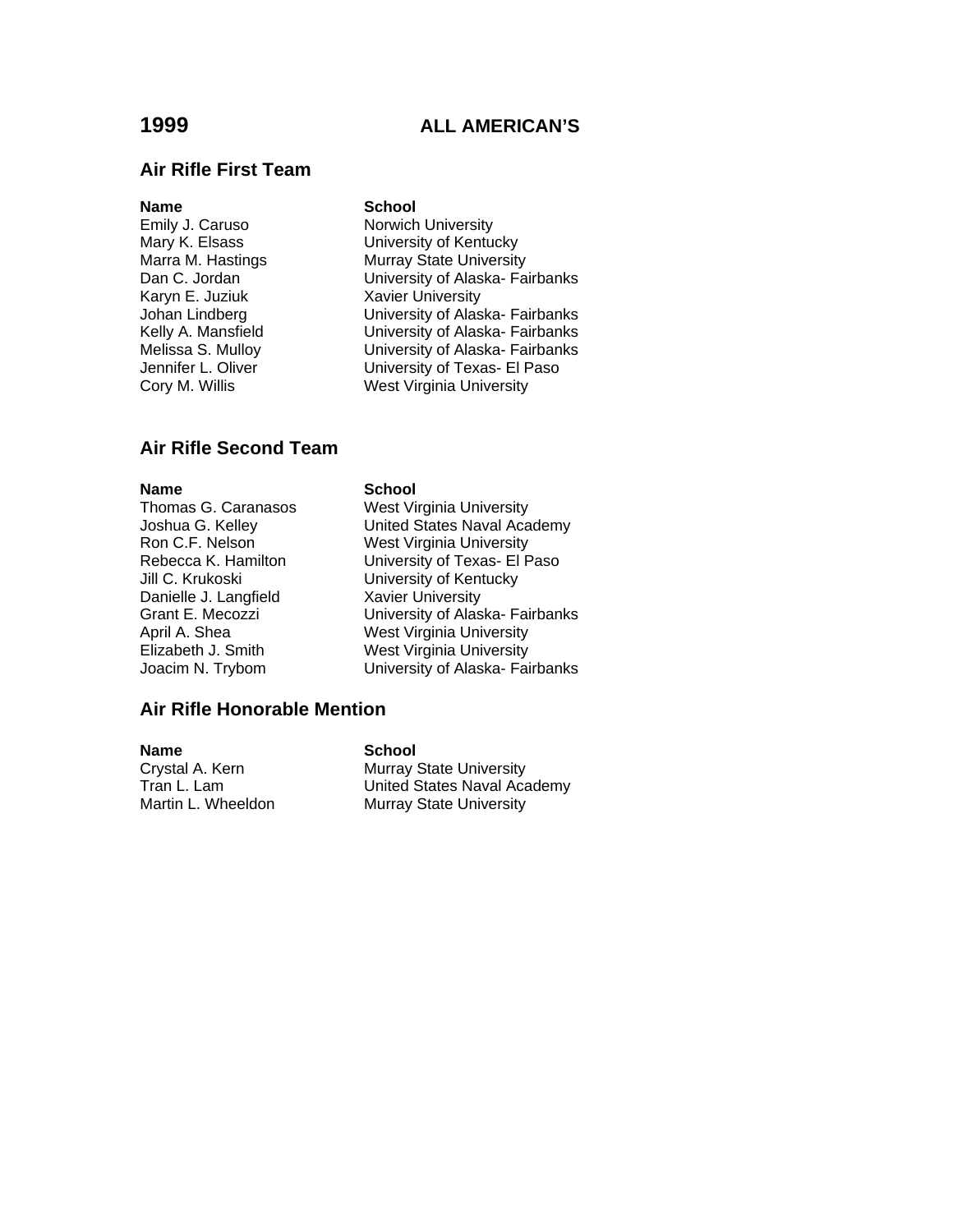### **Free Pistol First Team**

**Name**<br> **School**<br>
John C. Bickar<br> **School** Nathan K. Morris **Example 20 University of Utah** 

University of Virginia Jake S. Bursack **United States Military Academy**<br>
Christopher M. Colson **United States Naval Academy** United States Naval Academy Grant E. Saylor Macon State College

### **Free Pistol Second Team**

**Name School**<br>Colin M. Ackerman **School** 

United States Naval Academy Timothy G. Miller **Timothy G. Miller** United States Air Force Academy<br>Nicolas E. Neely **Nited States Coast Guard Acade** Nicolas E. Neely<br>
Patrick G. Sleem Coast Cunited States Military Academy<br>
United States Military Academy United States Military Academy James C. Sutherland University of Utah

### **Free Pistol Honorable Mention**

| ıam<br>٠ |  |  |
|----------|--|--|
|          |  |  |

**School** David L. Anderson **United States Air Force Academy** Wilberto M. Sanchez **United States Air Force Academy** 

### **Standard Pistol First Team**

**Name** School John C. Bickar **University of Virginia** Jake S. Bursack United States Military Academy Christopher M. Colson United States Naval Academy Nicholas E. Neely **United States Coast Guard Academy** Grant E. Saylor Macon State College

### **Standard Pistol Second Team**

Peter J. Marra The Citadel

**Name** School Colin M. Ackerman United States Naval Academy Steven M. Johnson United States Military Academy Douglas A. Noble **United States Military Academy**<br>
Paul A. Zelenak **B. The Ohio State University** The Ohio State University

### **Standard Pistol Honorable Mention**

| <b>Name</b>         | School                         |
|---------------------|--------------------------------|
| James C. Sutherland | University of Utah             |
| Sally A. Talbot     | United States Military Academy |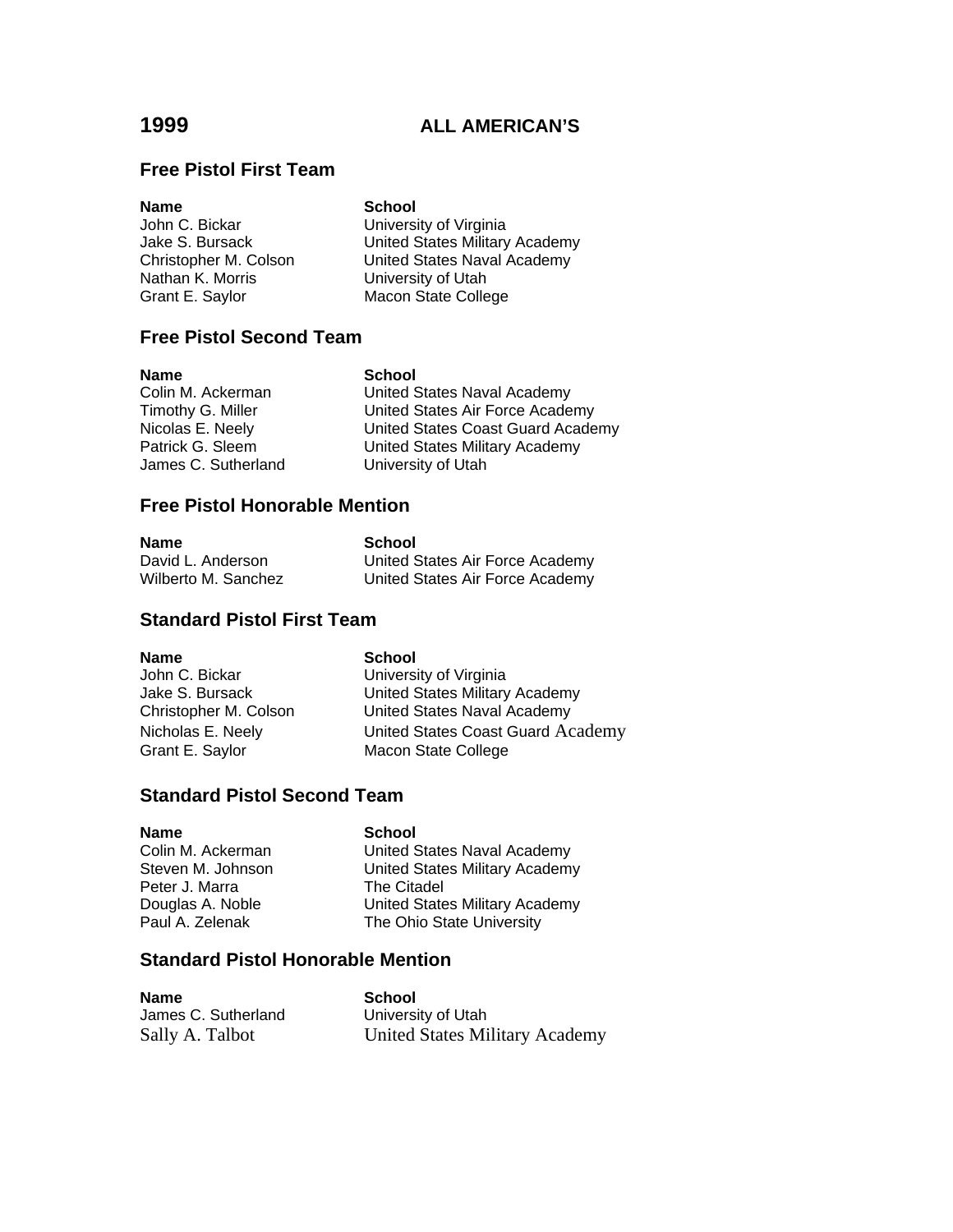### **Air Pistol First Team**

# **Name** School<br>John C. Bickar **School** James C. Sutherland

University of Virginia Jake S. Bursack United States Military Academy Christopher M. Colson United States Naval Academy<br>Jiordan J. Diorio United States Military Academy United States Military Academy Tracey C. Ho Massachusetts Institute of Technology<br>
Grant E. Saylor Macon State College Macon State College<br>University of Utah

### **Air Pistol Second Team**

**Name School**<br>Colin M. Ackerman **School** Rachel A. Hendriksen University of Utah Peter J. Marra The Citadel Nathan K. Morris **University of Utah** 

United States Naval Academy Todd J. Benson **Dited States Air Force Academy**<br>Madeleine M. Bradford College of Southern Idaho College of Southern Idaho Kyle R. Hoyt Chadron State College Sally A. Talbot United States Military Academy

### **Air Pistol Honorable Mention**

#### **Name** School

Jonathan P. Miller **University of Utah** 

Jennifer Y. Hwang University of Virginia Merrilee R. Mitchell University of California at Los Angeles Katina M. Rogers United States Coast Guard Academy Wilberto M. Sanchez **United States Air Force Academy**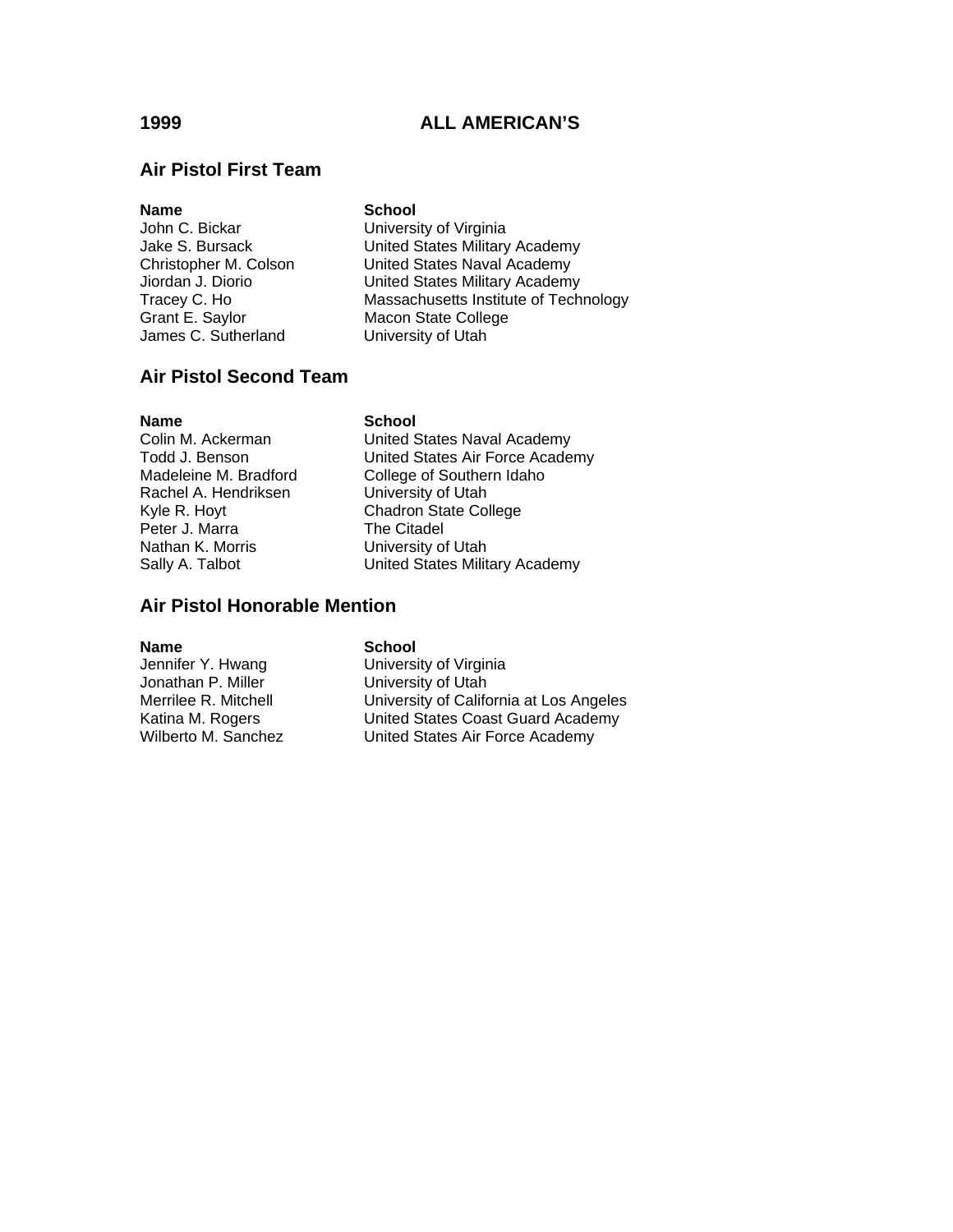# **Sport Pistol First Team**

| <b>Name</b>       | <b>School</b>                     |
|-------------------|-----------------------------------|
| Melissa M. Depweg | United States Coast Guard Academy |
| Jiordan J. Diorio | United States Military Academy    |
| Sally A. Talbot   | United States Military Academy    |

# **Sport Pistol Second Team**

| <b>Name</b>           | <b>School</b>                     |
|-----------------------|-----------------------------------|
| Madeleine M. Bradford | College of Southern Idaho         |
| Athena L. Koller      | United States Air Force Academy   |
| Katina M. Rogers      | United States Coast Guard Academy |
| Velma C. Vining       | United States Coast Guard Academy |

# **Sport Pistol Honorable Mention**

| <b>Name</b>     | School                      |
|-----------------|-----------------------------|
| Kelly A. Twiggs | United States Naval Academy |